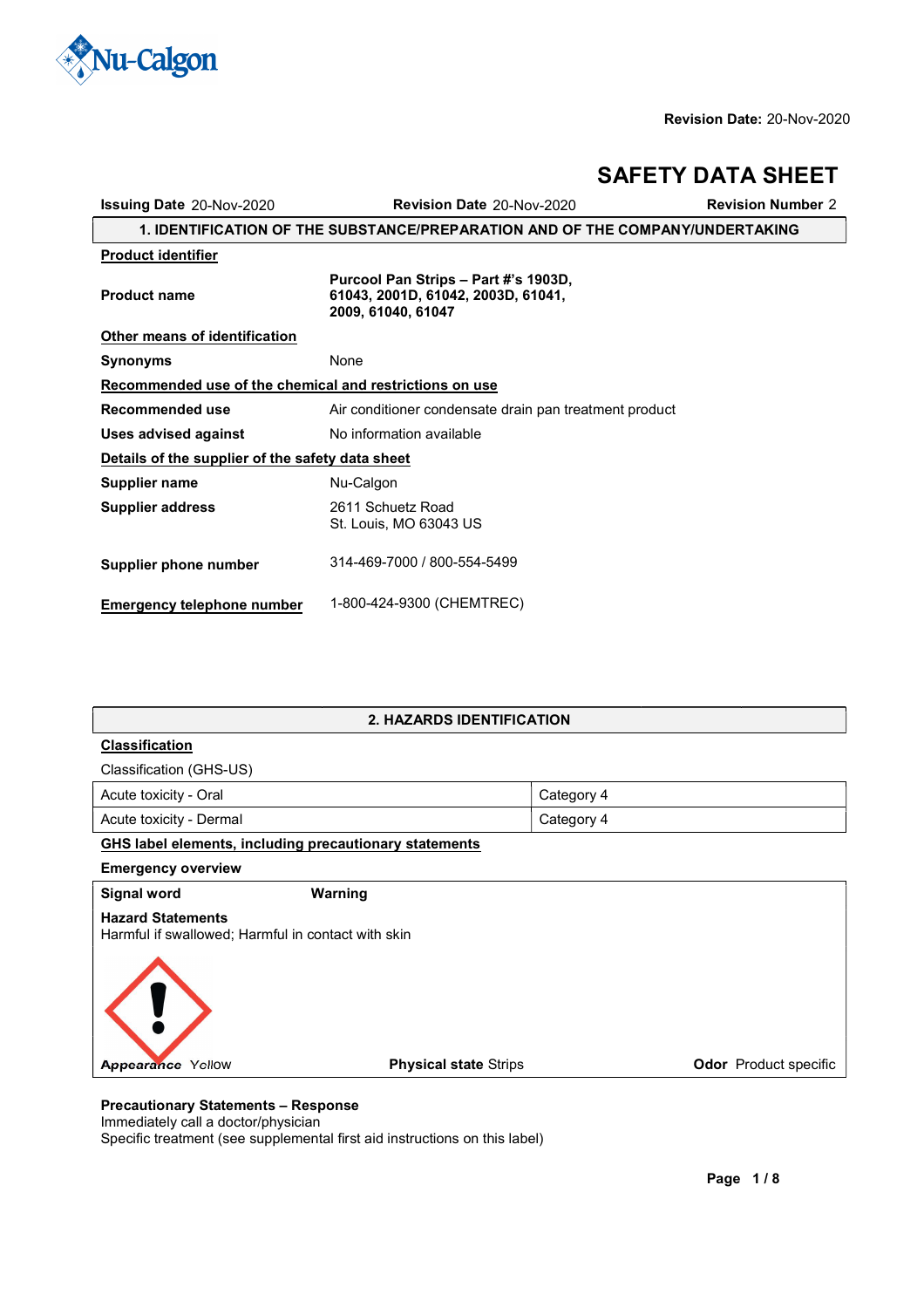# **E\es**

IF IN EYES: Rinse cautiously with water for several minutes. Remove contact lenses, if present and easy to do. Continue rinsing If eye irritation persists: Get medical advice/attention

# **Skin**

IF ON SKIN (or hair): Rinse skin with water/shower

# **Inhalation**

IF INHALED: Remove victim to fresh air

# **Ingestion**

IF SWALLOWED: Immediately call a doctor/physician Rinse mouth Do NOT induce vomiting

# **Precautionary statements - Storage**

None

# **Precautionary statements - Disposal**

Dispose of contents/container to an approved waste disposal plant

# **Hazards not otherwise classified (HNOC)**

No information aYailable

#### **Other information**  Toxic to aquatic life

**Interactions with other chemicals** 

No information aYailable

# **3. COMPOSITION/INFORMATION ON INGREDIENTS**

| <b>Chemical Name</b>                                 | <b>CAS No</b> | Weight-%  | <b>Trade Secret</b> |
|------------------------------------------------------|---------------|-----------|---------------------|
| Alkyl (C12-16)<br>dimethylbenzylammonium<br>chloride | 68424-85-1    | $10 - 30$ |                     |

\*The exact percentage (concentration) of composition has been withheld as a trade secret

| <b>4. FIRST AID MEASURES</b>       |                                                                                                                                                                                                                                                                                                                                                                                            |  |
|------------------------------------|--------------------------------------------------------------------------------------------------------------------------------------------------------------------------------------------------------------------------------------------------------------------------------------------------------------------------------------------------------------------------------------------|--|
| <b>First aid measures</b>          |                                                                                                                                                                                                                                                                                                                                                                                            |  |
| Eye contact                        | Rinse immediately with plenty of water, also under the eyelids, for at least 15<br>minutes. Remove contact lenses, if present and easy to do. Continue rinsing.<br>Keep eye wide open while rinsing. Do not rub affected area. Get medical<br>attention if irritation develops and persists                                                                                                |  |
| <b>Skin contact</b>                | Wash with soap and water                                                                                                                                                                                                                                                                                                                                                                   |  |
| <b>Inhalation</b>                  | Remove to fresh air                                                                                                                                                                                                                                                                                                                                                                        |  |
| Ingestion                          | Rinse mouth immediately and drink plenty of water. Never give anything by<br>mouth to an unconscious person. Do NOT induce vomiting. Call a physician                                                                                                                                                                                                                                      |  |
| Self-protection of the first aider | Ensure that medical personnel are aware of the material(s) involved, take<br>precautions to protect themselves and prevent spread of contamination. Avoid<br>contact with skin, eyes or clothing. Avoid direct contact with skin. Use barrier to<br>give mouth-to-mouth resuscitation. Use personal protective equipment as<br>required. Wear personal protective clothing (see section 8) |  |

# **Most important symptoms and effects, both acute and delayed**

**Most important symptoms and effects** Burning sensation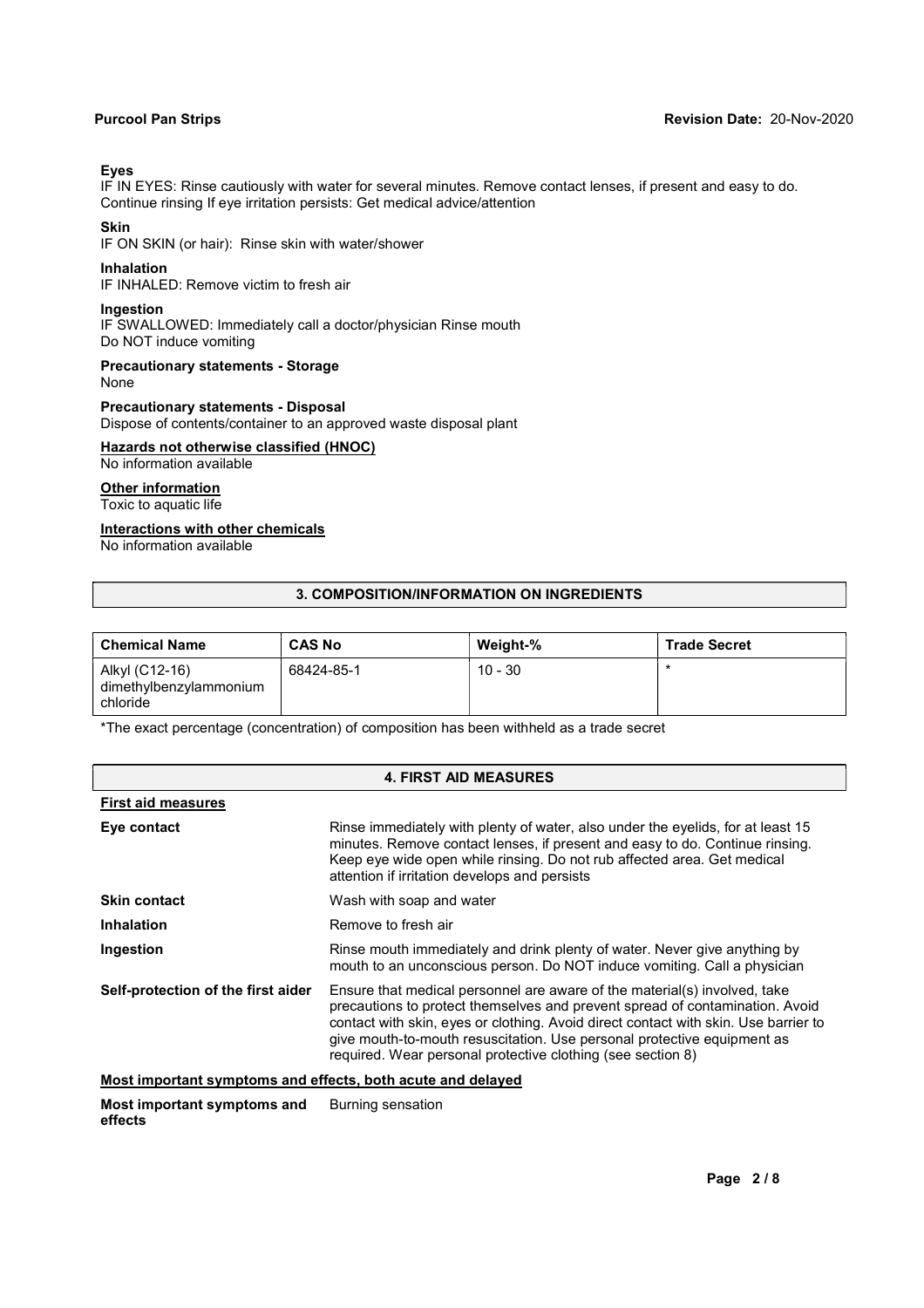### **Indication of any immediate medical attention and special treatment needed**

**Notes to physician** Use of gastric lavage or emesis is contraindicated. Possible perforation of stomach or esophagus should be investigated. Do not give chemical antidotes. Asphyxia from glottal edema may occur. Marked decrease in blood pressure may occur with moist rales, frothy sputum, and high pulse pressure

# **5. FIRE-FIGHTING MEASURES**

# **Suitable extinguishing media**

Use extinguishing measures that are appropriate to local circumstances and the surrounding environment

# **Unsuitable extinguishing media**

CAUTION: Use of water spray when fighting fire may be inefficient

# **Specific hazards arising from the chemical**

The product causes burns of eyes, skin and mucous membranes. Thermal decomposition can lead to release of irritating gases and Yapors

Uniform Fire Code Irritant: Solid

#### **Hazardous combustion products**

**Carbon oxides** 

# **Explosion data**

Sensitivity to mechanical impact No

Sensitivity to static discharge No

### **Protective equipment and precautions for firefighters**

As in any fires, firefighters should wear self-contained breathing apparatus and full firefighting turnout gear

| <b>6. ACCIDENTAL RELEASE MEASURES</b>                |                                                                                             |  |  |
|------------------------------------------------------|---------------------------------------------------------------------------------------------|--|--|
|                                                      | Personal precautions, protective equipment and emergency procedures                         |  |  |
| <b>Personal precautions</b>                          | Avoid contact with skin, eyes or clothing. Use personal protective equipment as<br>required |  |  |
| Other information                                    | Refer to protective measures listed in Sections 7 and 8                                     |  |  |
| <b>Environmental precautions</b>                     |                                                                                             |  |  |
| <b>Environmental precautions</b>                     | Refer to protective measures listed in Sections 7 and 8                                     |  |  |
| Methods and material for containment and cleaning up |                                                                                             |  |  |
| <b>Methods for containment</b>                       | Prevent further leakage or spillage if safe to do so                                        |  |  |
| Methods for cleaning up                              | Pick up and transfer to properly labeled containers                                         |  |  |
|                                                      |                                                                                             |  |  |

# **7. HANDLING AND STORAGE**

| <b>Precautions for safe handling</b>                         |                                                                                                                                                                             |
|--------------------------------------------------------------|-----------------------------------------------------------------------------------------------------------------------------------------------------------------------------|
| <b>Handling</b>                                              | Handle in accordance with good industrial hygiene and safety practice. Avoid<br>contact with skin, eyes or clothing. Do not eat, drink or smoke when using this<br>product. |
| Conditions for safe storage, including any incompatibilities |                                                                                                                                                                             |
| <b>Storage</b>                                               | Keep containers tightly closed in a dry, cool and well-ventilated place. Keep out<br>of reach of children                                                                   |
| Incompatible Products                                        | None known based on information supplied                                                                                                                                    |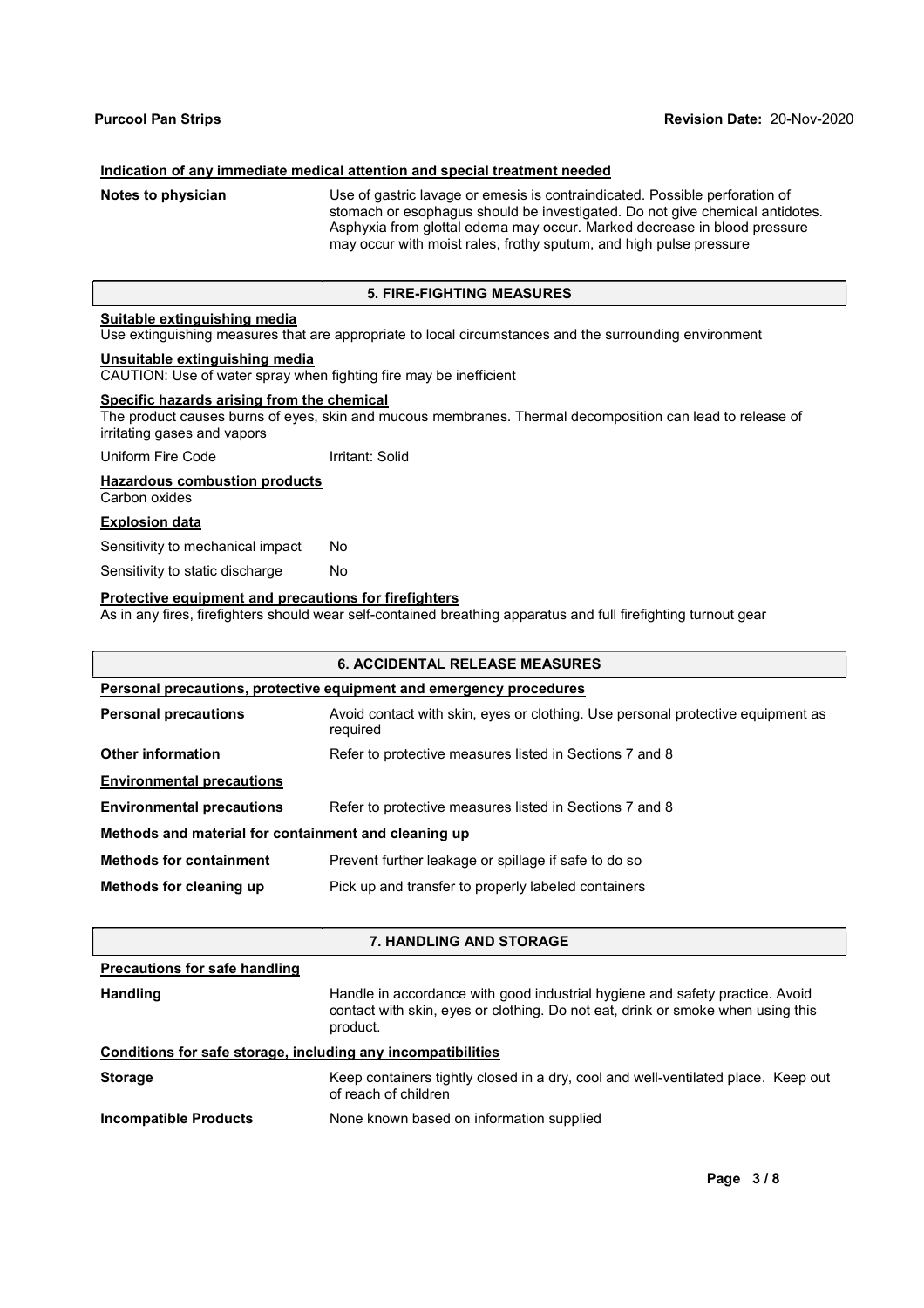# **8. EXPOSURE CONTROLS/PERSONAL PROTECTION**

# **Control parameters**

**Exposure guidelines** This product, as supplied, does not contain any hazardous materials with occupational exposure limits established by the region specific regulatory bodies

| <b>Chemical Name</b>                                               | <b>ACGIH TLV</b>         | <b>OSHA PEL</b> | <b>NIOSH IDLH</b> |
|--------------------------------------------------------------------|--------------------------|-----------------|-------------------|
| Alkyl (C12-16)<br>dimethylbenzylammonium<br>chloride<br>68424-85-1 | $\overline{\phantom{a}}$ |                 |                   |

ACGIH TLV: American Conference of Governmental Industrial Hygienists - Threshold Limit Value OSHA PEL: *Occupational Safety and Health Administration - Permissible Exposure Limits Immediately Dangerous to Life or Health* 

| Other exposure guidelines | Vacated limits revoked by the Court of Appeals decision in AFL-CIO v. OSHA, |
|---------------------------|-----------------------------------------------------------------------------|
|                           | 965 F.2d 962 (11th Cir. 1992) See section 15 for national exposure control  |
|                           | parameters                                                                  |

# **Appropriate engineering controls**

| <b>Engineering Measures</b>   | <b>Showers</b><br>Eyewash stations<br><b>Ventilation systems</b>                                                                                                                                                         |
|-------------------------------|--------------------------------------------------------------------------------------------------------------------------------------------------------------------------------------------------------------------------|
|                               | Individual protection measures, such as personal protective equipment                                                                                                                                                    |
| <b>Eye/face protection</b>    | If splashes are likely to occur: Wear safety glasses with side shields (or goggles).<br>None required for consumer use                                                                                                   |
| Skin and body protection      | Wear protective gloves and protective clothing                                                                                                                                                                           |
| <b>Respiratory protection</b> | No protective equipment is needed under normal use conditions. If exposure<br>limits are exceeded or irritation is experienced, ventilation and evacuation may<br>be required                                            |
| <b>Hygiene measures</b>       | Handle in accordance with good industrial hygiene and safety practice. Avoid<br>contact with skin, eyes or clothing. Wear suitable gloves and eye/face protection.<br>Do not eat, drink or smoke when using this product |

# **9. PHYSICAL AND CHEMICAL PROPERTIES**

# **Physical and Chemical Properties**

| <b>Physical state</b>         | <b>Strips</b>            |                       |  |
|-------------------------------|--------------------------|-----------------------|--|
| Appearance                    | Yellow                   |                       |  |
| Color                         | No information available |                       |  |
| Odor                          | Product specific         |                       |  |
| <b>Odor Threshold</b>         | No information available |                       |  |
| <b>Property</b>               | <b>Values</b>            | <b>Remarks Method</b> |  |
| рH                            | $6.8 - 7.2$              | None known            |  |
| Melting / freezing point      | No data available        | None known            |  |
| Boiling point / boiling range | No data available        | None known            |  |
| <b>Flash Point</b>            | No data available        | None known            |  |
| <b>Evaporation Rate</b>       | No data available        | None known            |  |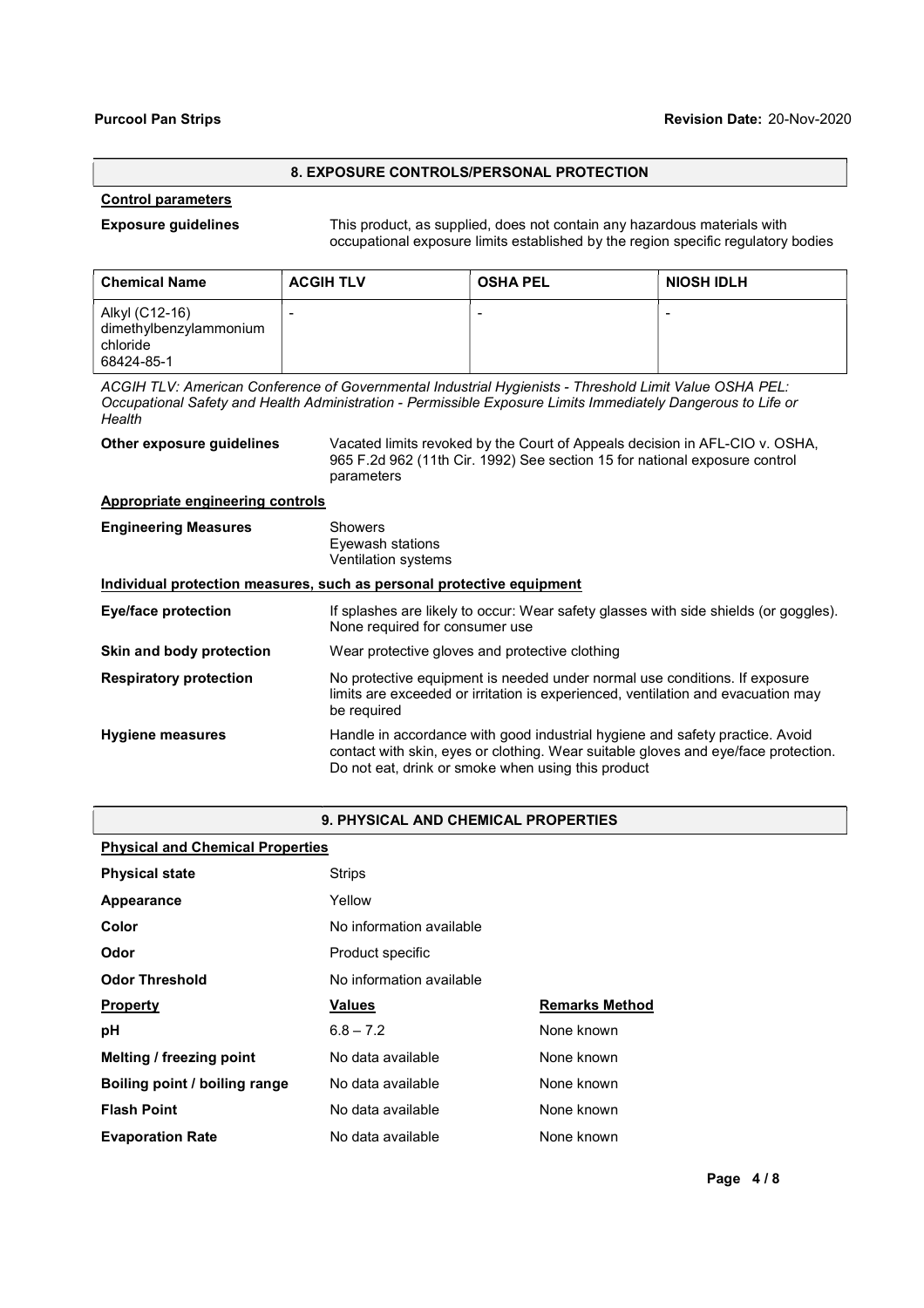#### **Purcool Pan Strips ReYision Date:** 09-NoY-2017 20-Nov-2020

| Flammability (solid, gas)                         | No data available              | None known |
|---------------------------------------------------|--------------------------------|------------|
| <b>Flammability limit in air</b>                  |                                |            |
| <b>Upper flammability limit</b>                   | No data available              |            |
| Lower flammability limit                          | No data available              |            |
| Vapor pressure                                    | No data available              | None known |
| <b>Vapor density</b>                              | No data available              | None known |
| <b>Specific gravity</b>                           | 1.12 g/cm <sup>3</sup> @ 25 °C | None known |
| <b>Water solubility</b>                           | Soluble in water               | None known |
| Solubility in other solvents                      | No data available              | None known |
| <b>Partition coefficient: n-</b><br>octanol/water | No data available              | None known |
| <b>Autoignition temperature</b>                   | No data available              | None known |
| <b>Decomposition temperature</b>                  | No data available              | None known |
| <b>Kinematic viscosity</b>                        | No data available              | None known |
| <b>Dynamic viscosity</b>                          | No data available              | None known |
| <b>Explosive properties</b>                       | No data available              |            |
| <b>Oxidizing properties</b>                       | No data available              |            |
| <b>Other Information</b>                          |                                |            |
| <b>Softening Point</b>                            | No data available              |            |
| <b>VOC Content (%)</b>                            | No data available              |            |
| <b>Particle Size</b>                              | No data available              |            |
| <b>Particle Size Distribution</b>                 | No data available              |            |

# **10. STABILITY AND REACTIVITY**

#### **Reactivity** No data available

# **Chemical stability**

Stable under recommended storage conditions

# **Possibility of hazardous reactions** None under normal processing

**Hazardous polymerization** Hazardous polymerization does not occur

# **Conditions to aYoid**

Exposure to air or moisture over prolonged periods

# **Incompatible materials**  Strong oxidizing agents

### **Hazardous decomposition products** Carbon oxides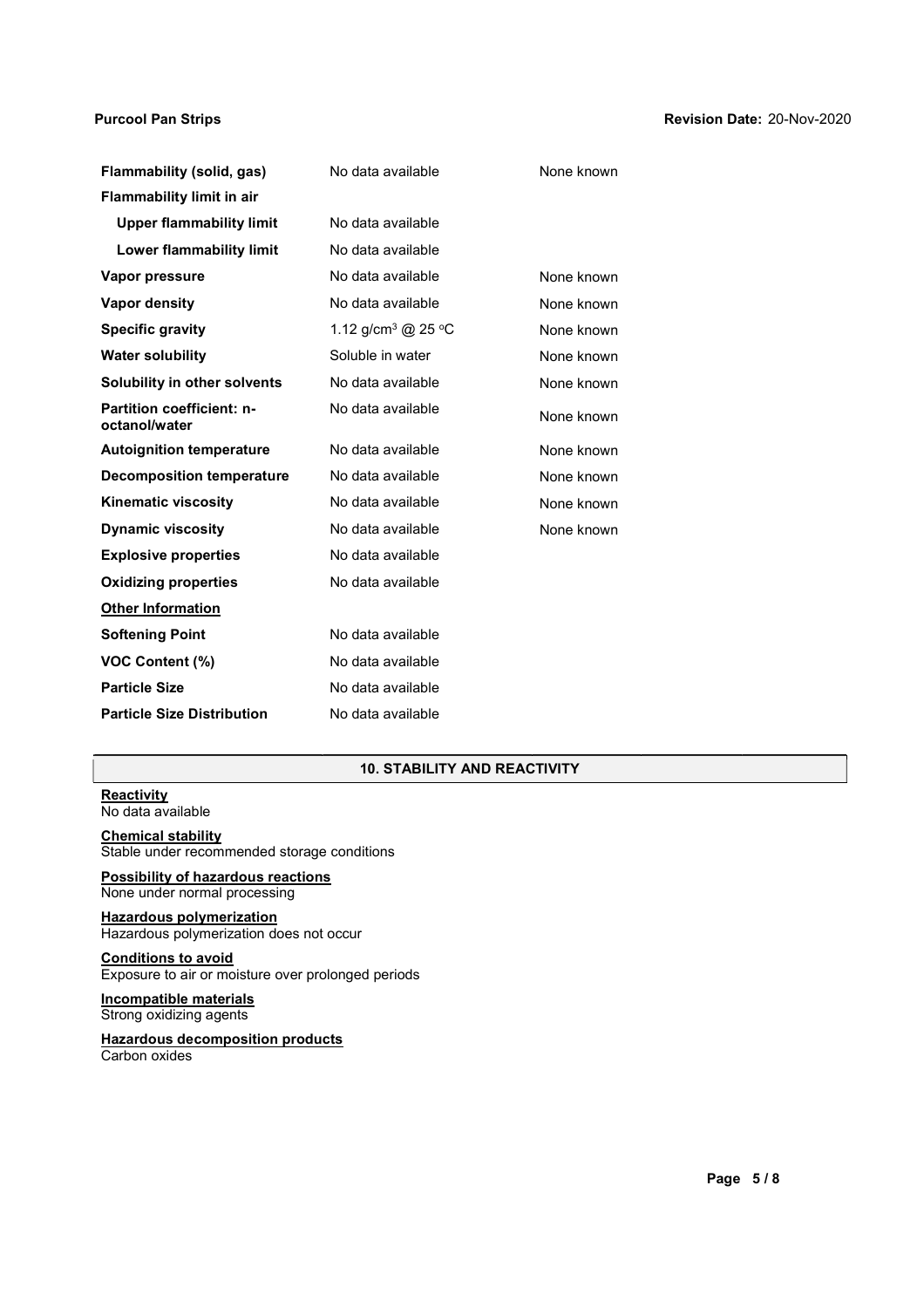# **11. TOXICOLOGICAL INFORMATION Information on likely routes of exposure Product Information Inhalation** Specific test data for the substance or mixture is not available. May cause irritation of respiratory tract **Eye contact** Specific test data for the substance or mixture is not available. Expected to be an irritant based on components. May cause redness, itching, and pain. Causes serious eve irritation **Skin contact** Specific test data for the substance or mixture is not available. May cause irritation. Prolonged contact may cause redness and irritation **Ingestion Specific test data for the substance or mixture is not available. Ingestion may** cause irritation to mucous membranes. Ingestion may cause gastrointestinal irritation, nausea, Yomiting and diarrhea

# **Component Information**

| <b>Chemical Name</b>                                               | Oral LD50 | <b>Dermal LD50</b> | <b>Inhalation LC50</b> |
|--------------------------------------------------------------------|-----------|--------------------|------------------------|
| Alkyl (C12-16)<br>dimethylbenzylammonium<br>chloride<br>68424-85-1 | -         |                    |                        |

## **Information on toxicological effects**

| <b>Symptoms</b>                                                                            | May cause redness and tearing of the eyes                                                                                                                                                                                                                                                       |  |  |  |
|--------------------------------------------------------------------------------------------|-------------------------------------------------------------------------------------------------------------------------------------------------------------------------------------------------------------------------------------------------------------------------------------------------|--|--|--|
| Delayed and immediate effects as well as chronic effects from short and long-term exposure |                                                                                                                                                                                                                                                                                                 |  |  |  |
| <b>Sensitization</b>                                                                       | No information available.                                                                                                                                                                                                                                                                       |  |  |  |
| <b>Mutagenic effects</b>                                                                   | No information available.                                                                                                                                                                                                                                                                       |  |  |  |
| Carcinogenicity                                                                            | Contains no ingredient listed as a carcinogen.                                                                                                                                                                                                                                                  |  |  |  |
| <b>Reproductive toxicity</b>                                                               | No information available.                                                                                                                                                                                                                                                                       |  |  |  |
| STOT - single exposure                                                                     | No information available.                                                                                                                                                                                                                                                                       |  |  |  |
| <b>STOT</b> - repeated exposure                                                            | No information available.                                                                                                                                                                                                                                                                       |  |  |  |
| <b>Chronic toxicity</b>                                                                    | No known effect based on information supplied. Chronic exposure to corrosive<br>fumes/gases may cause erosion of the teeth followed by jaw necrosis. Bronchial<br>irritation with chronic cough and frequent attacks of pneumonia are common.<br>Gastrointestinal disturbances may also be seen |  |  |  |
| Target organ effects                                                                       | Eyes. Skin. Respiratory system. Skin. Gastrointestinal tract (GI)                                                                                                                                                                                                                               |  |  |  |
| <b>Aspiration hazard</b>                                                                   | No information available                                                                                                                                                                                                                                                                        |  |  |  |

### **Numerical measures of toxicity product information**

# The following values are calculated based on chapter 3.1 of the GHS document

**ATEmix (oral)** 100.00 mg/kg

**ATEmix (dermal)** 300.00 mg/kg (ATE)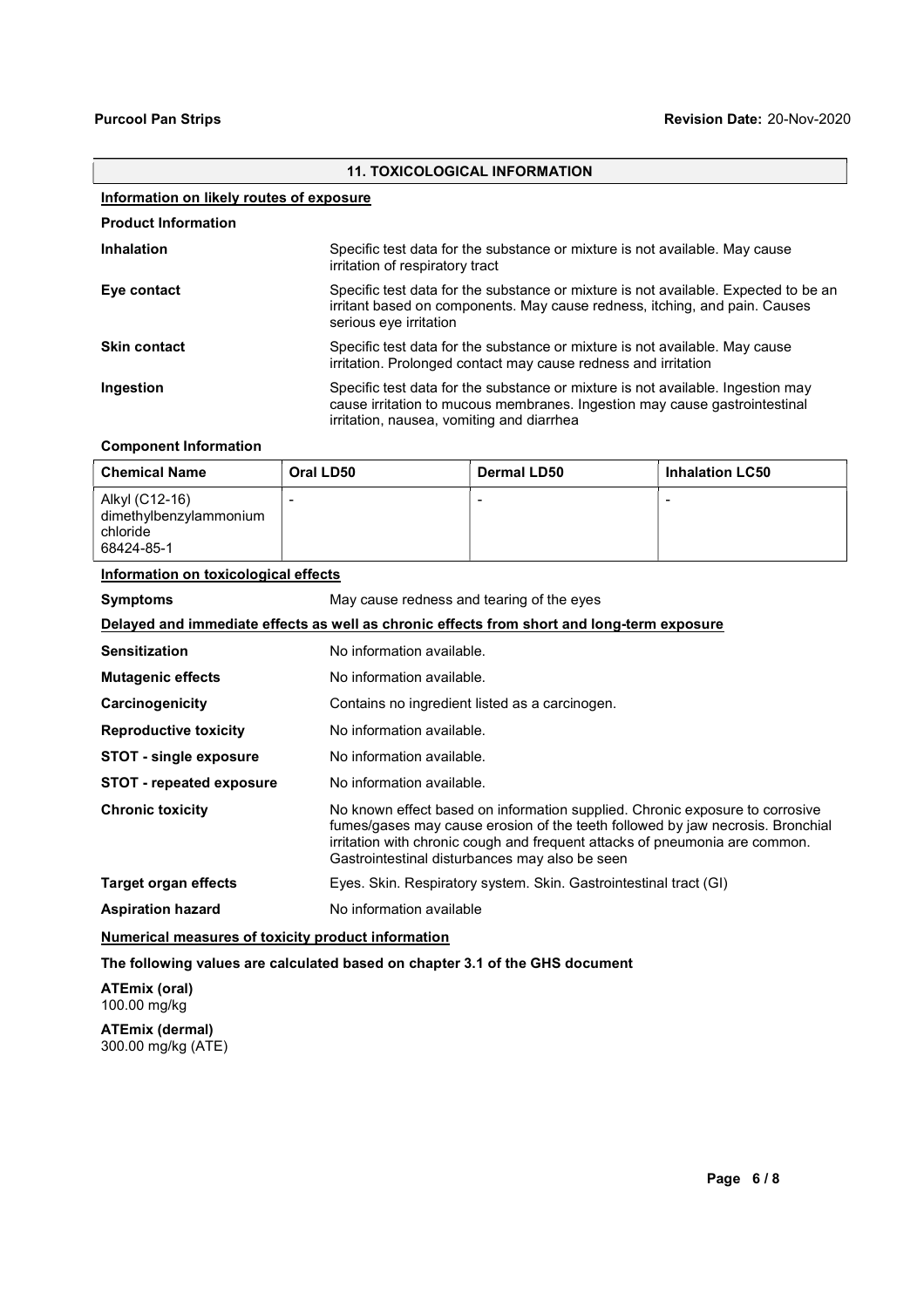# **12. ECOLOGICAL INFORMATION**

# **Ecotoxicity**

Toxic to aquatic organisms

#### **Persistence and Degradabilit\**  This product is not biodegradable

### **Bioaccumulation**  No information available

#### **Other adverse effects** No information aYailable

## **13. DISPOSAL CONSIDERATIONS**

| Waste treatment methods       |                                                                                                                                                                                                                                                                                                                                                                                                                                                                                                                                  |
|-------------------------------|----------------------------------------------------------------------------------------------------------------------------------------------------------------------------------------------------------------------------------------------------------------------------------------------------------------------------------------------------------------------------------------------------------------------------------------------------------------------------------------------------------------------------------|
| <b>Disposal methods</b>       | This material, as supplied, is not a hazardous waste according to Federal<br>regulations (40 CFR 261). This material could become a hazardous waste if it is<br>mixed with or otherwise comes in contact with a hazardous waste, if chemical<br>additions are made to this material, or if the material is processed or otherwise<br>altered. Consult 40 CFR 261 to determine whether the altered material is a<br>hazardous waste. Consult the appropriate state, regional, or local regulations for<br>additional requirements |
| <b>Contaminated packaging</b> | Dispose of contents/containers in accordance with local regulations                                                                                                                                                                                                                                                                                                                                                                                                                                                              |

| <b>14. TRANSPORT INFORMATION</b>                                                 |                                           |  |  |  |
|----------------------------------------------------------------------------------|-------------------------------------------|--|--|--|
| <b>DOT</b><br><b>Proper Shipping Name</b><br><b>Hazard Class</b>                 | Not regulated<br>Not regulated<br>N/A     |  |  |  |
| <b>TDG</b>                                                                       | Not regulated                             |  |  |  |
| <b>MEX</b>                                                                       | Not regulated                             |  |  |  |
| <b>ICAO</b>                                                                      | Not regulated                             |  |  |  |
| <b>IATA</b> <sub>SEP</sub><br><b>Proper Shipping Name</b><br><b>Hazard Class</b> | Not regulated sep<br>Not regulated<br>N/A |  |  |  |
| <b>IMDG/IMO</b><br><b>Hazard Class</b>                                           | Not regulated<br>N/A                      |  |  |  |
| RID                                                                              | Not regulated                             |  |  |  |
| <b>ADR</b>                                                                       | Not regulated                             |  |  |  |
| <b>ADN</b>                                                                       | Not regulated                             |  |  |  |

## **15. REGULATORY INFORMATION**

# **International inventories**

| TSCA                                                                            | All components are listed on TSCA                    |  |  |  |  |
|---------------------------------------------------------------------------------|------------------------------------------------------|--|--|--|--|
| DSL                                                                             | All components are listed either on the DSL or NDSL. |  |  |  |  |
| <b>TSCA</b> - United States Toxic Substances Control Act Section 8(b) Inventory |                                                      |  |  |  |  |

**DSL/NDSL** - Canadian Domestic Substances List/Non-Domestic Substances List